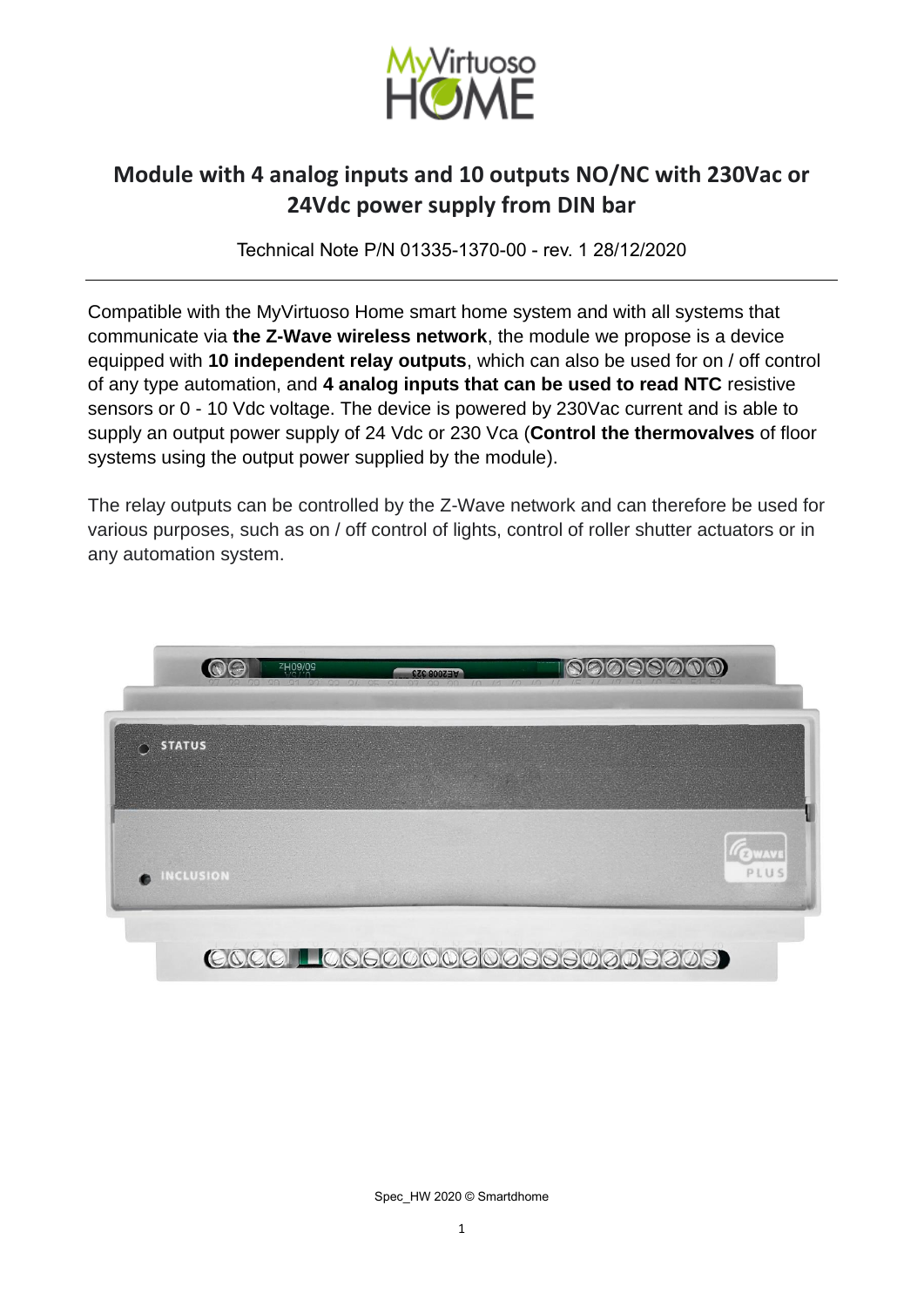

Technical Note P/N 01335-1370-00 - rev. 1 28/12/2020

#### **Features**

Protocol: Z-Wave. Power supply: 100-240 Vac 50/60 Hz (max 0.6 W). Operating temperature: 0-40 ° C Screw terminals: 0.2-2.5mm². Outputs: 10 NO relays. Switchable power: 5 A 250 Vac max. Inputs: 10 Vdc max or 10 kOhm. Wireless range: about 40m in plastic container. Protection: IP20. Dimensions: 160 x 86 x 60 mm. DIN occupation: 9 modules. Wireless certification: Z-Wave Plus. Certifications: EN 50491-3: 2009, EN 60669-2: 2004, EMC 2014/30 / EU, RoHS 2011/65 / EU LVD 2014/35 / EU.

### **Accessori**

01335-1857-00 - External NTC sensor with 3 m cable.

01334-3000-00 - WMTE-1037 230 Vac thermo electric actuator.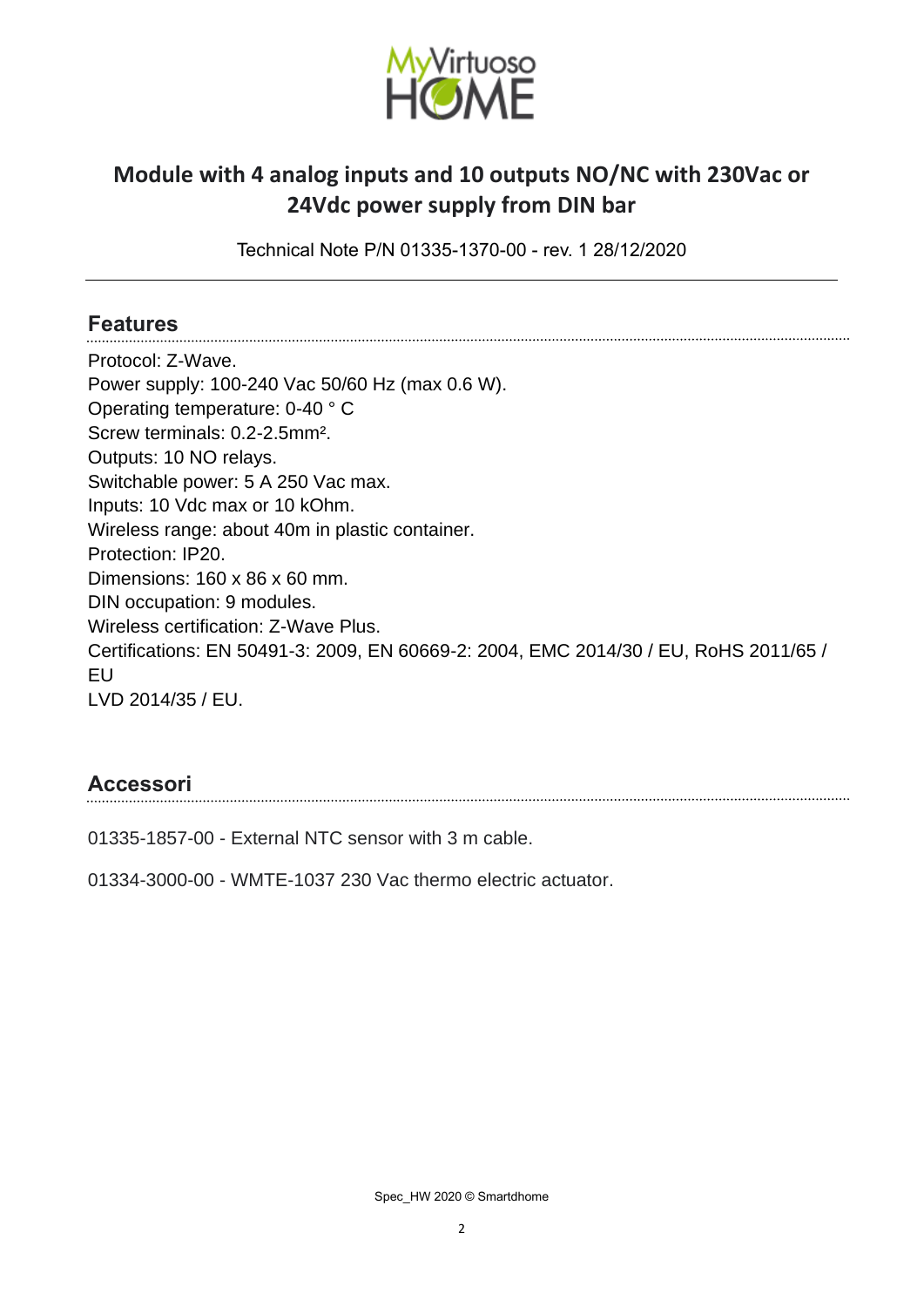

Technical Note P/N 01335-1370-00 - rev. 1 28/12/2020



Connection diagrams

Spec\_HW 2020 © Smartdhome